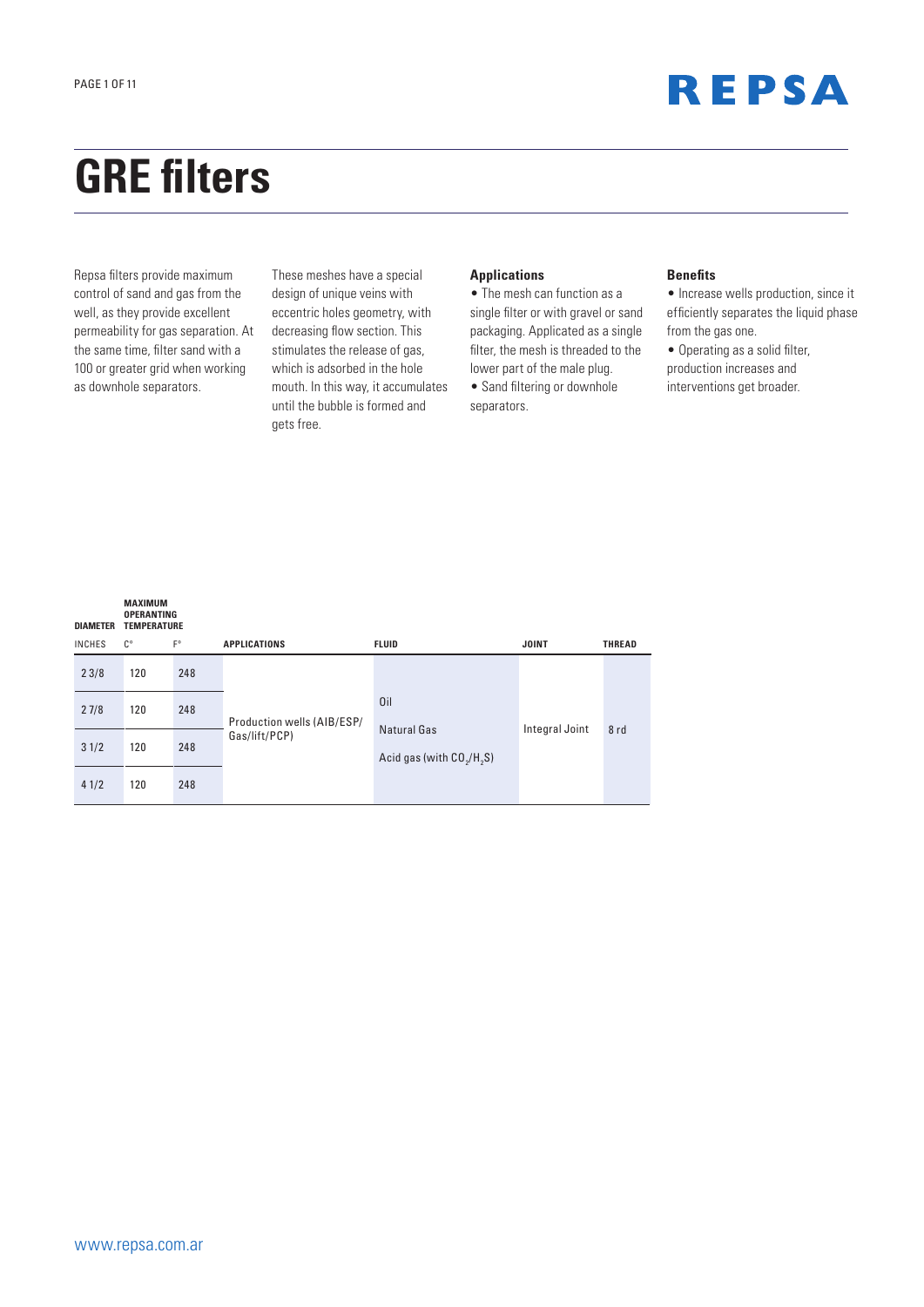|                  |        |                        | Report Number     |            |
|------------------|--------|------------------------|-------------------|------------|
| <b>PETROBRAS</b> |        |                        | Version           | 1/10       |
|                  |        | Extraction Engineering | <b>Start Date</b> | 08/14/2012 |
|                  | Author |                        | Update            |            |

## **Evaluation of Repsa GRE filters as** downhole separators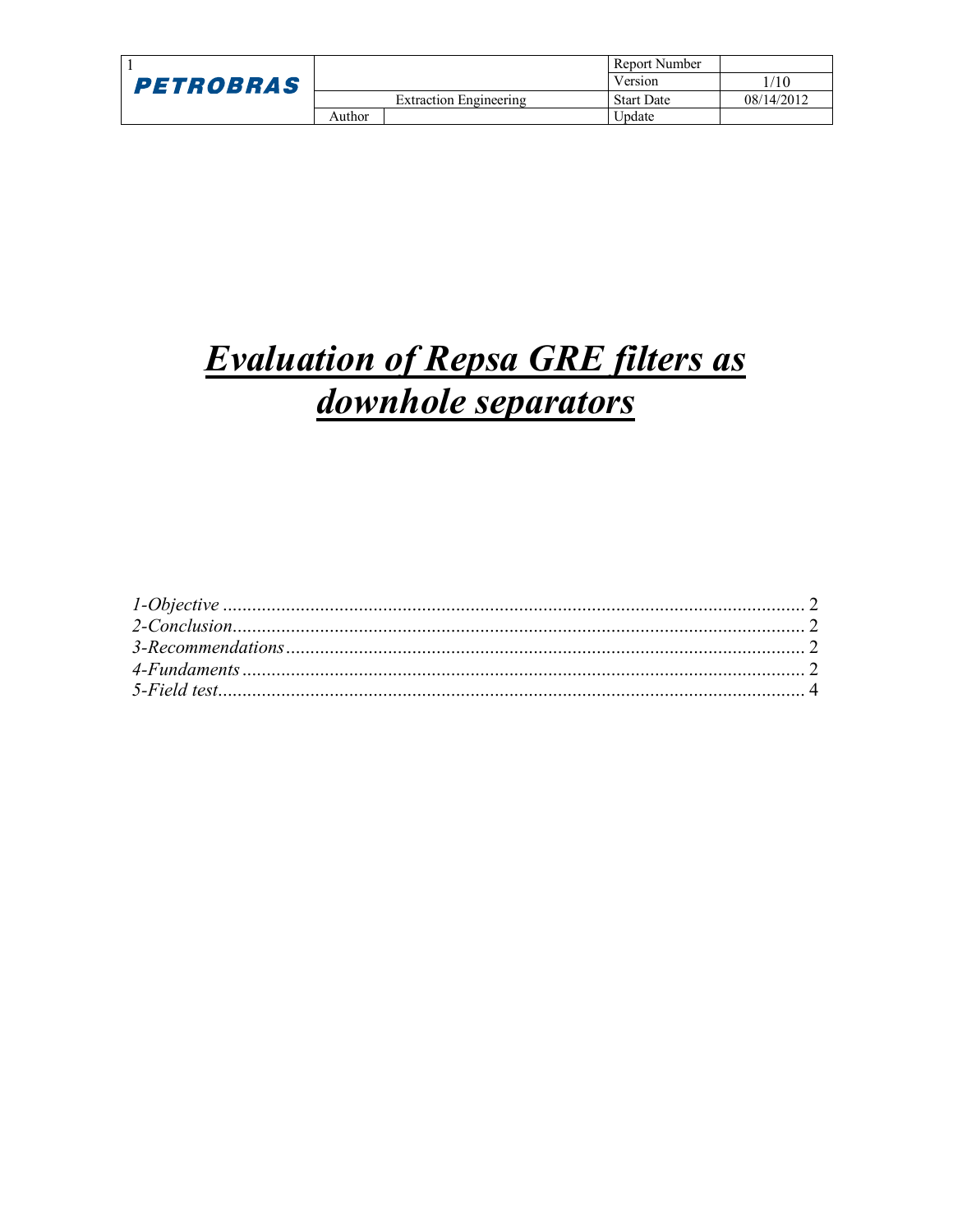|                  |        |                        | Report Number     |            |
|------------------|--------|------------------------|-------------------|------------|
| <b>PETROBRAS</b> |        |                        | Version           | 2/10       |
|                  |        | Extraction Engineering | <b>Start Date</b> | 08/14/2012 |
|                  | Author |                        | Update            |            |

### *1-Objective*

To quantify the rise in production associated with the downhole biphasic separation in wells of Jagüel de los Machos oil field area.

#### *2-Conclusion*

Tested GRE filters have proven to separate the liquid from the gaseous phase efficiently, increasing the production of the wells where they are installed.

#### *3-Recommendations*

It is advisable to include these equipments in the master agreement with REPSA so as to be used in the eligible wells of the oil field.

#### *4-Fundaments*

When the gas enters the pumps, the volumetric efficiency of downhole mechanical pumps is affected. According to the gas flow, type of oil and the pressure/temperature conditions, the effect on pumping may appear as a reduction in the useful displacement volume (gas compression) or the total blocking as valves are prevented from opening. The reduction of clearance between piston and foot valves by  $+$  12 mm and the use of mechanical devices to minimize the effect of gas on pumping are among the most usual practices.

A further complementary practice consists in reducing the pump gas intake; usually, gas separators are used to release part of the gas thus generating longer residence time and/or creating a depression.

The tested filter works as a downhole gas separator. It depicts an eccentric holes geometry with a flow section declining towards the inner side which generates a small pressure drop thus releasing the gas absorbed in the hole entrance; this way, it accumulates until the released bubble is formed.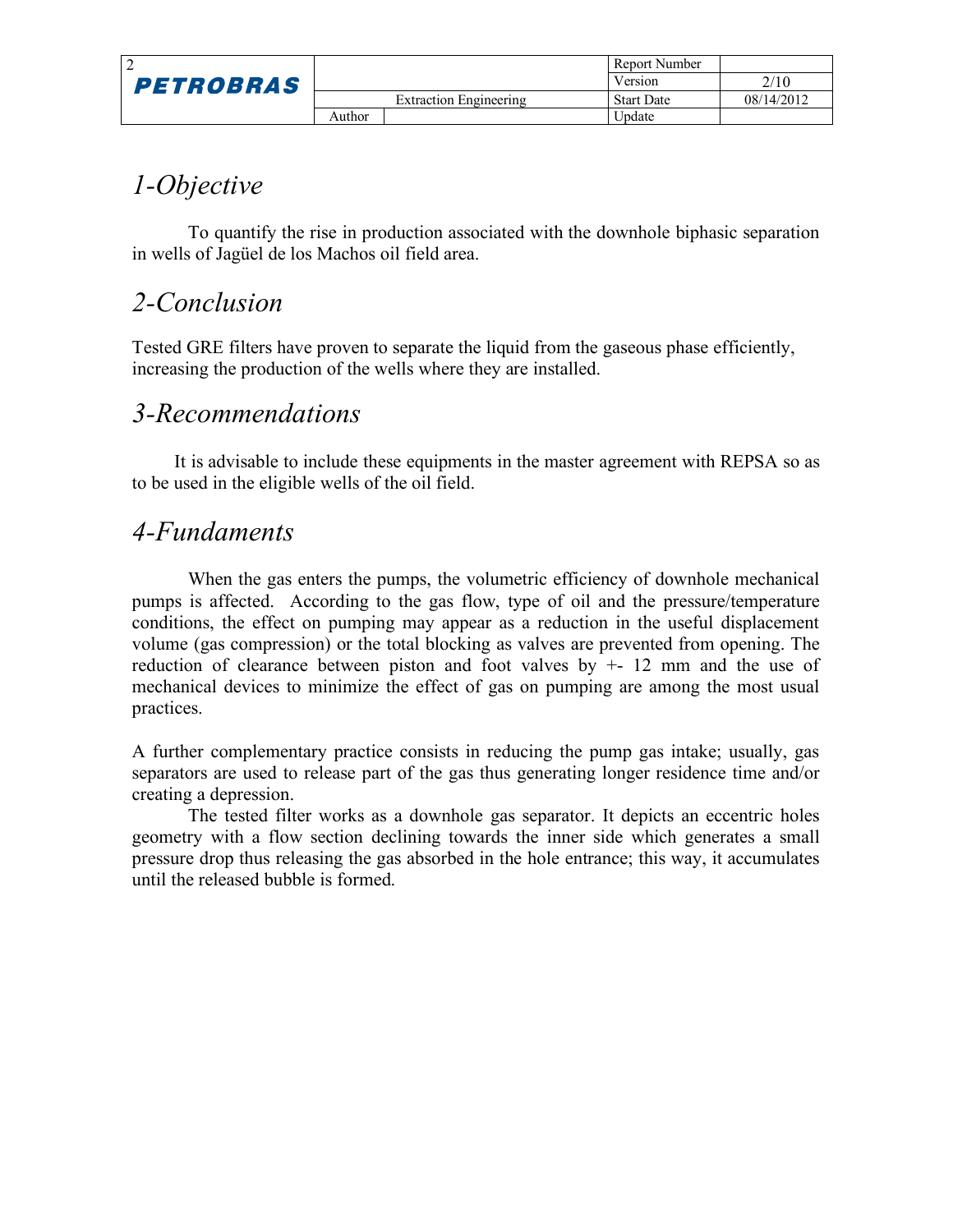|                  |        |                        | Report Number     |            |
|------------------|--------|------------------------|-------------------|------------|
| <b>PETROBRAS</b> |        |                        | Version           | 3/10       |
|                  |        | Extraction Engineering | <b>Start Date</b> | 08/14/2012 |
|                  | Author |                        | Update            |            |



*Fig. 1 Gas interference process*



*Fig. 2 Transversal cut of gas*



*separating filter Fig. 3 and Fig. 4 View of gas separating filter*

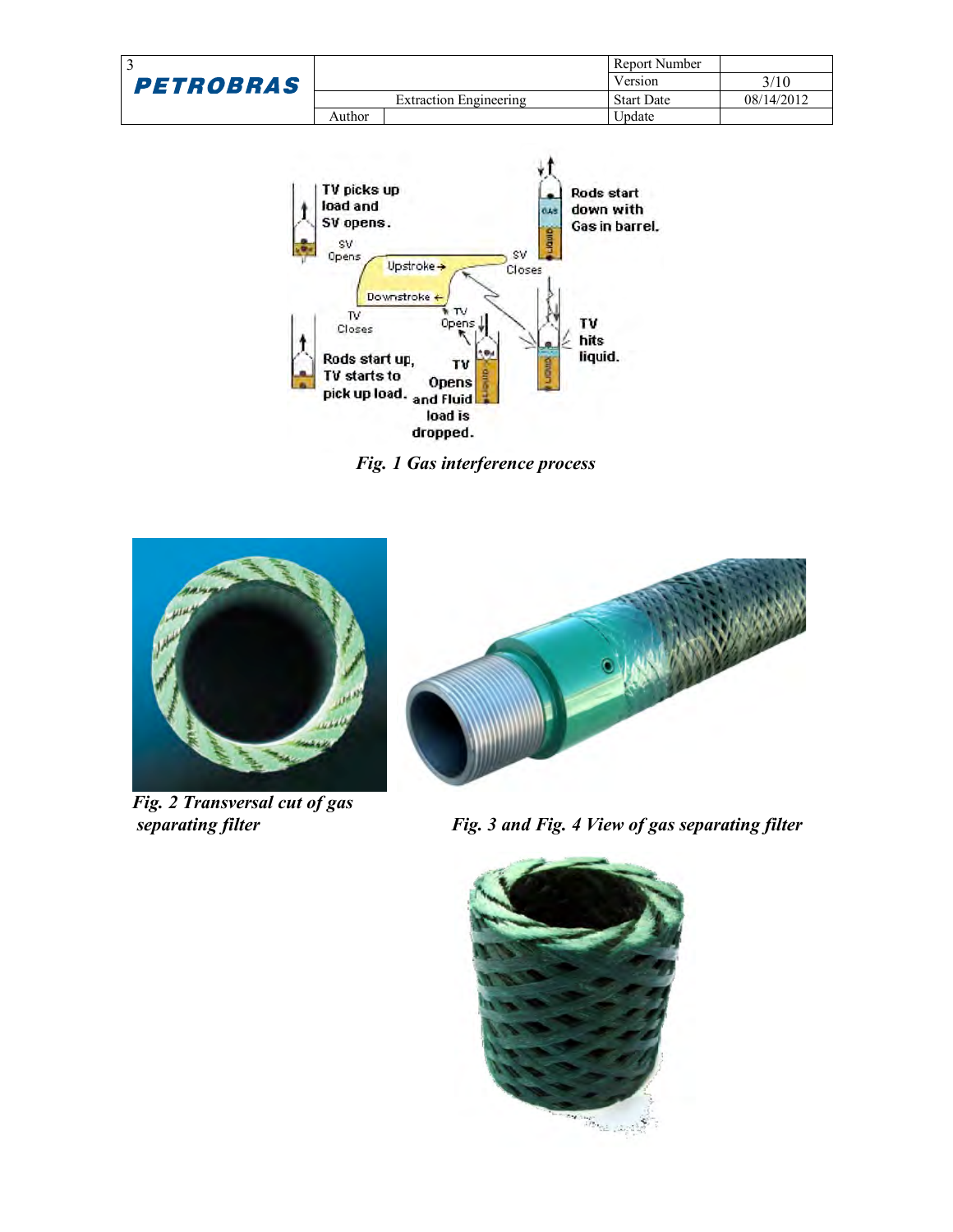|                  |        |                        | Report Number     |            |
|------------------|--------|------------------------|-------------------|------------|
| <b>PETROBRAS</b> |        |                        | Version           | 4/10       |
|                  |        | Extraction Engineering | <b>Start Date</b> | 08/14/2012 |
|                  | Author |                        | <b>J</b> pdate    |            |

## *5-Field tests*

Due to the foregoing, the decision was made to test these filters as separators in wells TA 1053, LP 1592 and LP 1251.

The filters used were 2 7/8".

|                 |                 |            |       |       | D               |                            |                                         |                       |
|-----------------|-----------------|------------|-------|-------|-----------------|----------------------------|-----------------------------------------|-----------------------|
|                 | Ε               | <b>VSS</b> |       |       |                 |                            |                                         | C                     |
|                 |                 |            |       |       |                 |                            |                                         |                       |
|                 |                 |            |       | B     |                 |                            |                                         |                       |
|                 |                 |            |       |       | THREADS PER     |                            |                                         |                       |
|                 |                 |            |       |       | API STANDARD 5B |                            |                                         |                       |
|                 |                 |            |       |       |                 |                            |                                         |                       |
|                 |                 |            |       |       |                 |                            | $\mathbb{R}^n$ , $\mathbb{R}^n$         |                       |
|                 |                 |            |       |       |                 |                            |                                         |                       |
|                 |                 |            |       |       |                 |                            |                                         |                       |
| <b>PRODUCT</b>  | $\overline{A}$  | B          | C     | D     | E               | LBS /FT                    | <b>NOTES</b>                            |                       |
| 23/8"           | 30'             | 2.00"      | 2.75" | .375" | 3.180"          | 2.10                       |                                         | 2.375 IJ 8RND THREAD  |
| 27/8"           | 30 <sup>1</sup> | 2.43"      | 3.18" | .375" | 3.750"          | 2.34                       |                                         | 2.875 IJ 8RND THREAD  |
| $3 \frac{1}{2}$ | 30'             | 3.00"      | 3.75" | .375" | 4.500"          | 2.64                       |                                         | 3.500 IJ 8 RND THREAD |
| $41/2$ "        | 30'             | 4.00"      | 4.75" | .375" | 5.500"          | 3.17                       |                                         | 4.500 IJ 8 RND THREAD |
|                 |                 |            |       |       |                 |                            |                                         |                       |
|                 |                 |            |       |       |                 |                            |                                         |                       |
|                 |                 |            |       |       |                 |                            |                                         |                       |
|                 |                 |            |       |       |                 |                            |                                         | BY<br>CK.             |
| NOTES:          |                 |            | REV.  |       | DATE            | UNLESS OTHERWISE SPECIFIED | DESCRIPTION OF CHANGE<br><b>DESIGN:</b> |                       |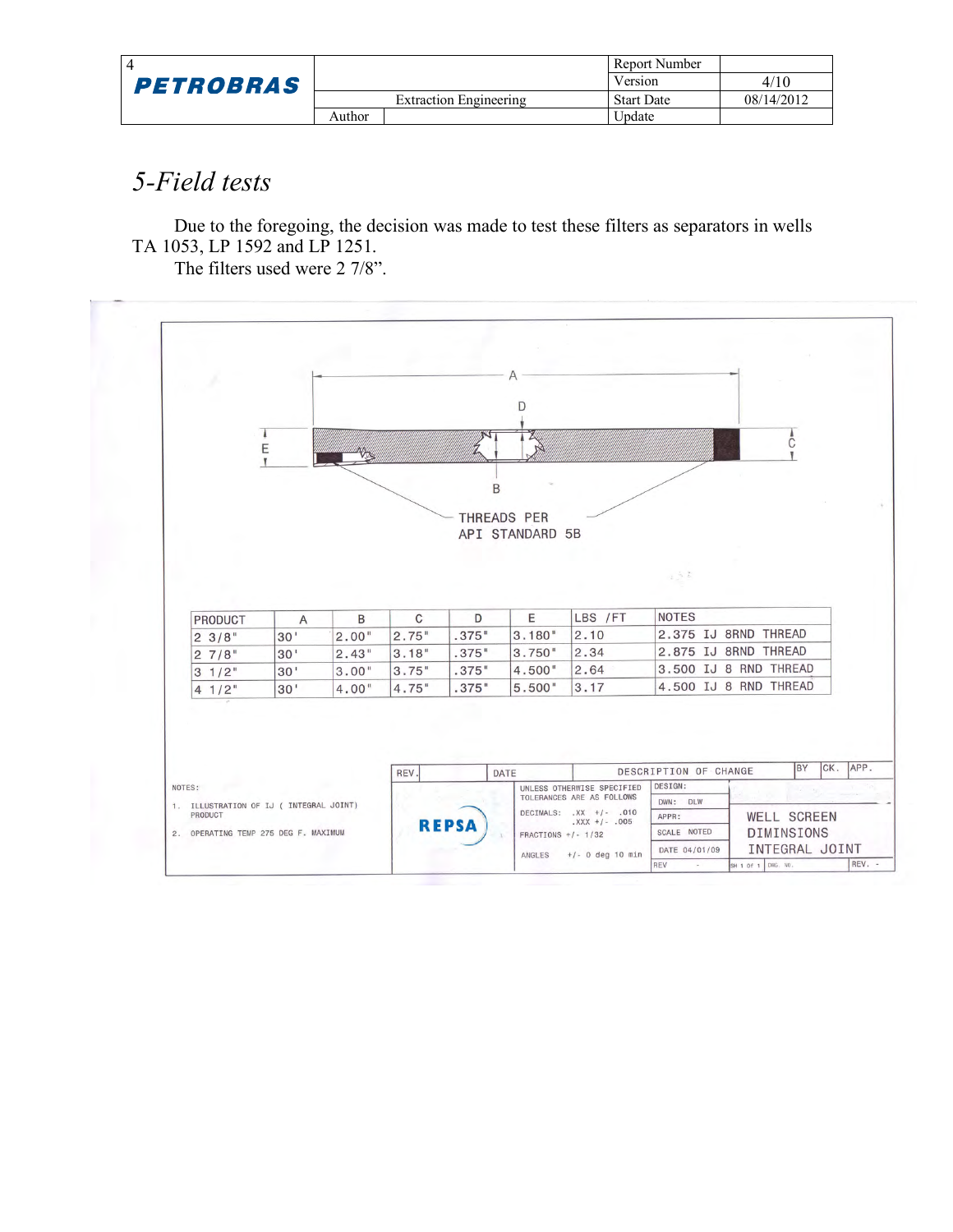|                  |        |                        | Report Number     |            |
|------------------|--------|------------------------|-------------------|------------|
| <b>PETROBRAS</b> |        |                        | Version           | 5/10       |
|                  |        | Extraction Engineering | <b>Start Date</b> | 08/14/2012 |
|                  | Author |                        | Update            |            |

#### **TA 1053**

This well was reactivated by changing the extraction system from plunger lift to mechanical pumping. Historically, the gas flow limited the system application.

By using the filter, it was possible to produce the well with GOR 2500 without gas interference and showing a fluid strike on dynamometer cards.

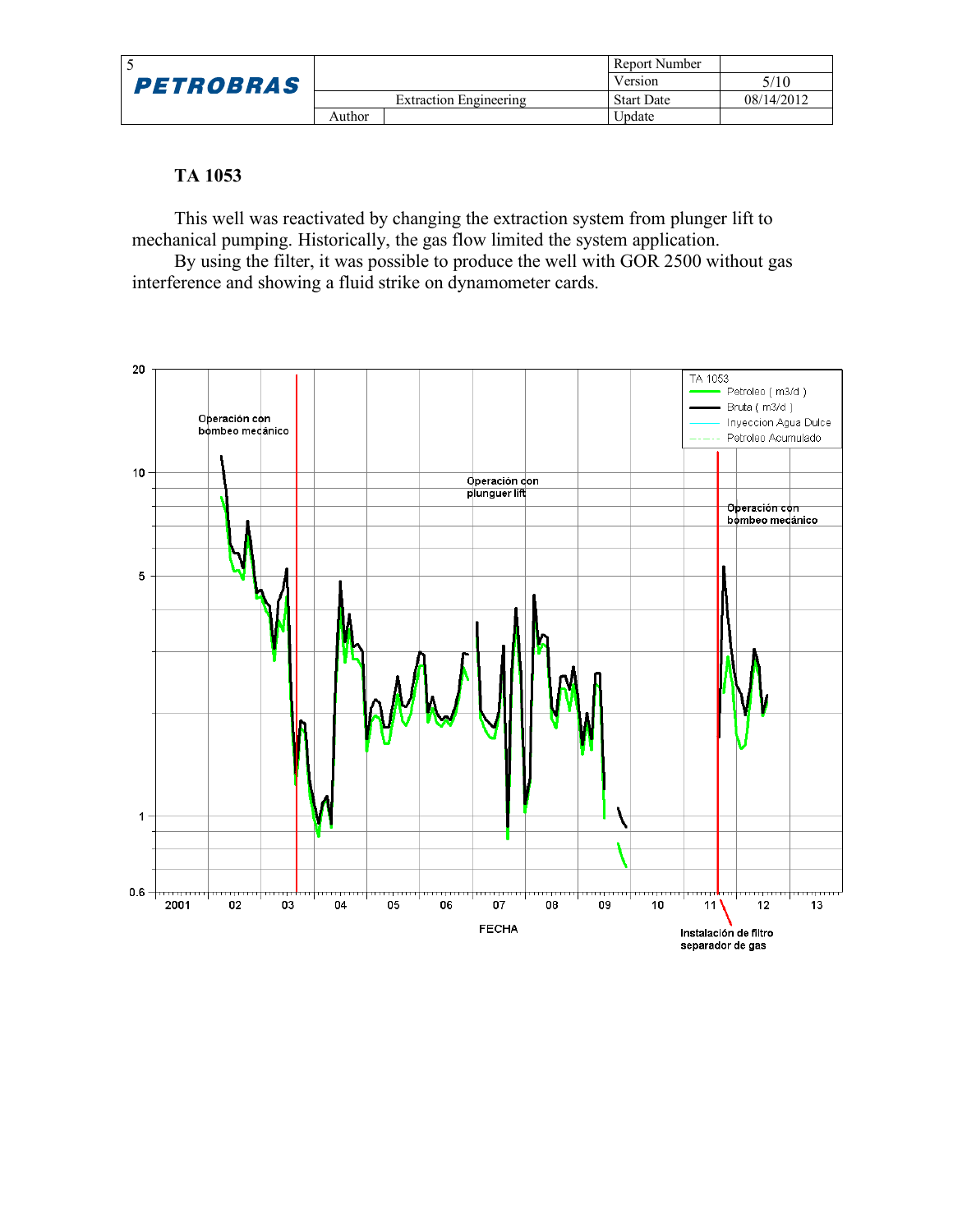|                  |        |                        | Report number     |            |
|------------------|--------|------------------------|-------------------|------------|
| <b>PETROBRAS</b> |        |                        | Version           | 6/10       |
|                  |        | Extraction Engineering | <b>Start Date</b> | 08/14/2012 |
|                  | Author |                        | Update            |            |



| | | | |<br>| 20<br>|Desplazam lento pulgj

 $\frac{1}{10}$ 

 $\frac{1}{30}$ 

 $\frac{1}{40}$ 

 $\frac{1}{10}$ 

Ţ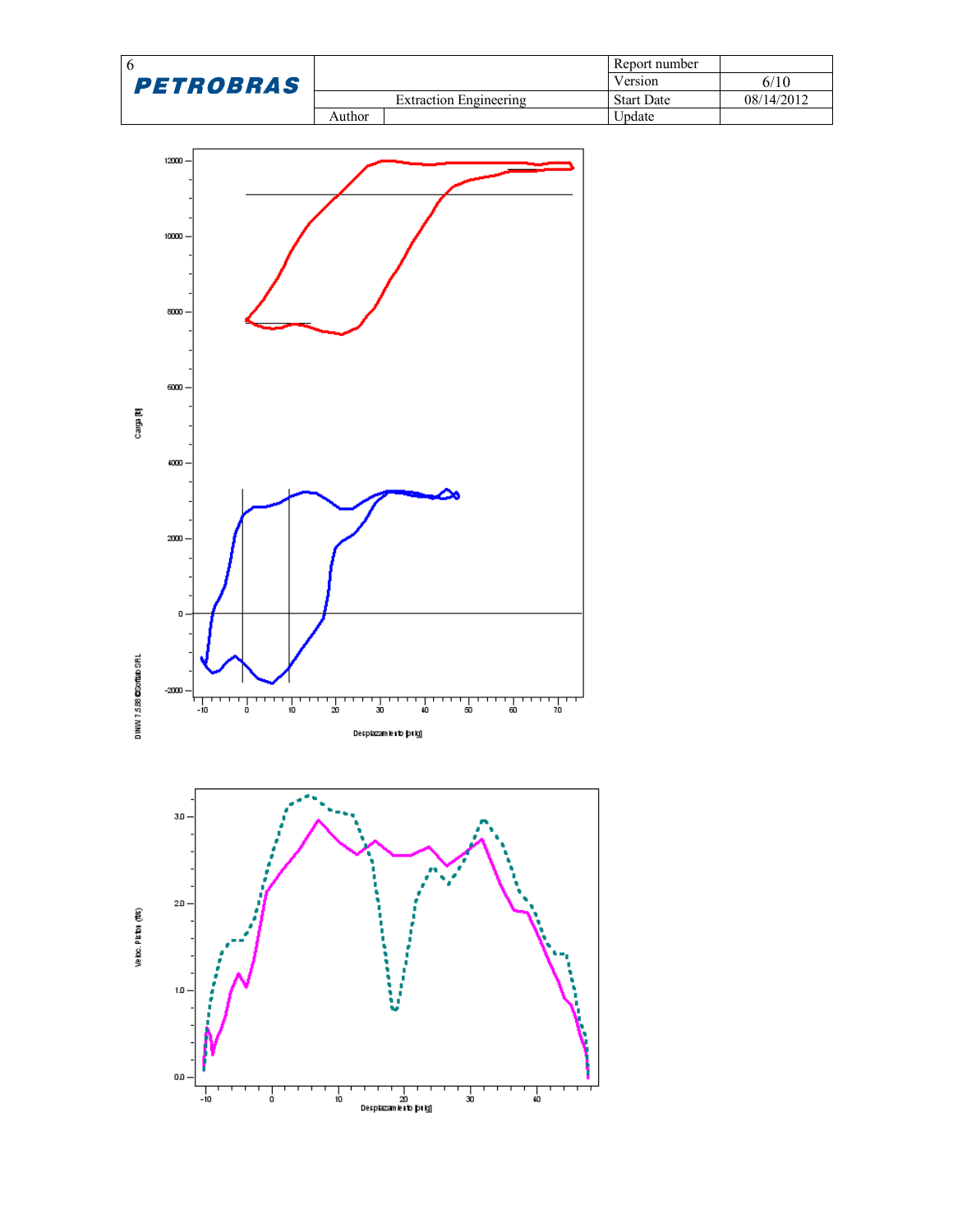|                  |        |                        | Report number     |            |
|------------------|--------|------------------------|-------------------|------------|
| <b>PETROBRAS</b> |        |                        | Version           | 7/10       |
|                  |        | Extraction Engineering | <b>Start Date</b> | 08/14/2012 |
|                  | Author |                        | Update            |            |

#### **LP 1592**

As shown, before the filter installation it showed gas interference. Later, the diagram appears to be full and the gross production increased from  $7 \text{ m}^3/\text{d}$  to  $17 \text{ m}^3/\text{d}$ .

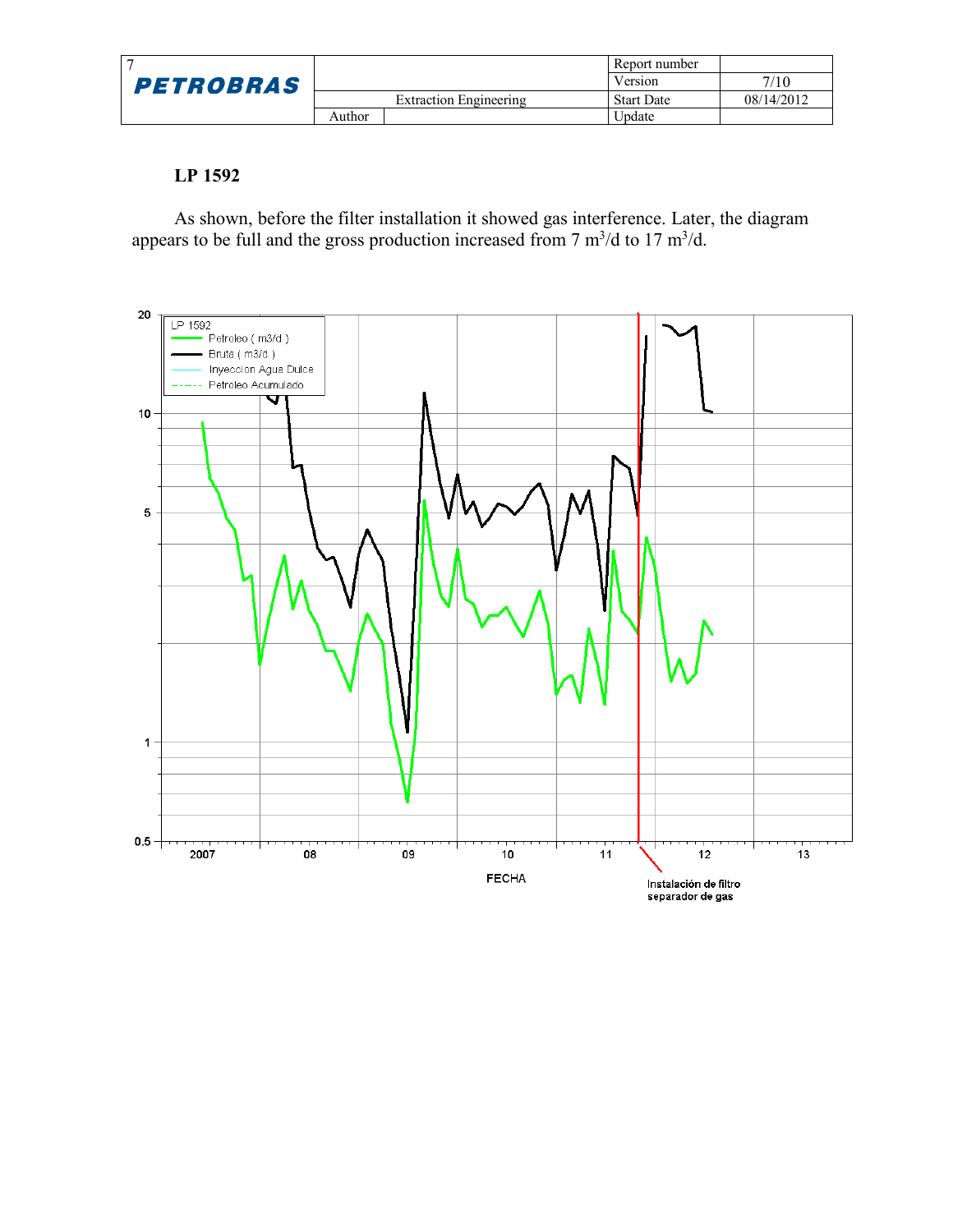|                  |        |                        | Report number     |            |
|------------------|--------|------------------------|-------------------|------------|
| <b>PETROBRAS</b> |        |                        | Version           | 8/10       |
|                  |        | Extraction Engineering | <b>Start Date</b> | 08/14/2012 |
|                  | Author |                        | Update            |            |

Dynamometer diagram before installing the gas separator filter.



Dynamometer diagram after installing the gas separator filter.

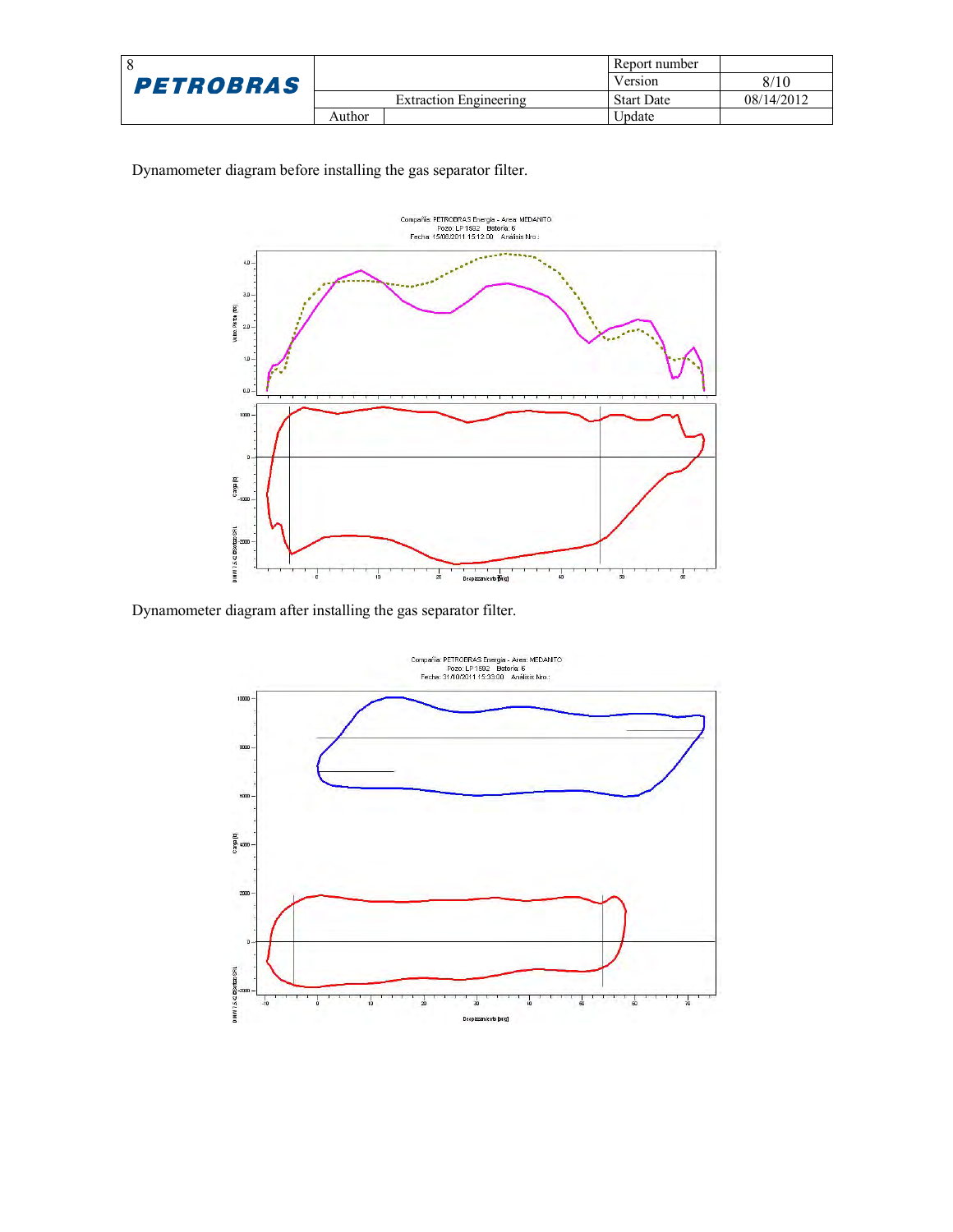|                  |        |                               | Report number     |            |
|------------------|--------|-------------------------------|-------------------|------------|
| <b>PETROBRAS</b> |        |                               | Version           | 9/10       |
|                  |        | <b>Extraction Engineering</b> | <b>Start Date</b> | 08/14/2012 |
|                  | Author |                               | Update            |            |

#### **LP 1251**

As shown, before the filter installation it showed gas interference. Later, the diagram appears to be full and the gross production increased from 23  $\mathrm{m}^3/\mathrm{d}$  to 46  $\mathrm{m}^3/\mathrm{d}$ .